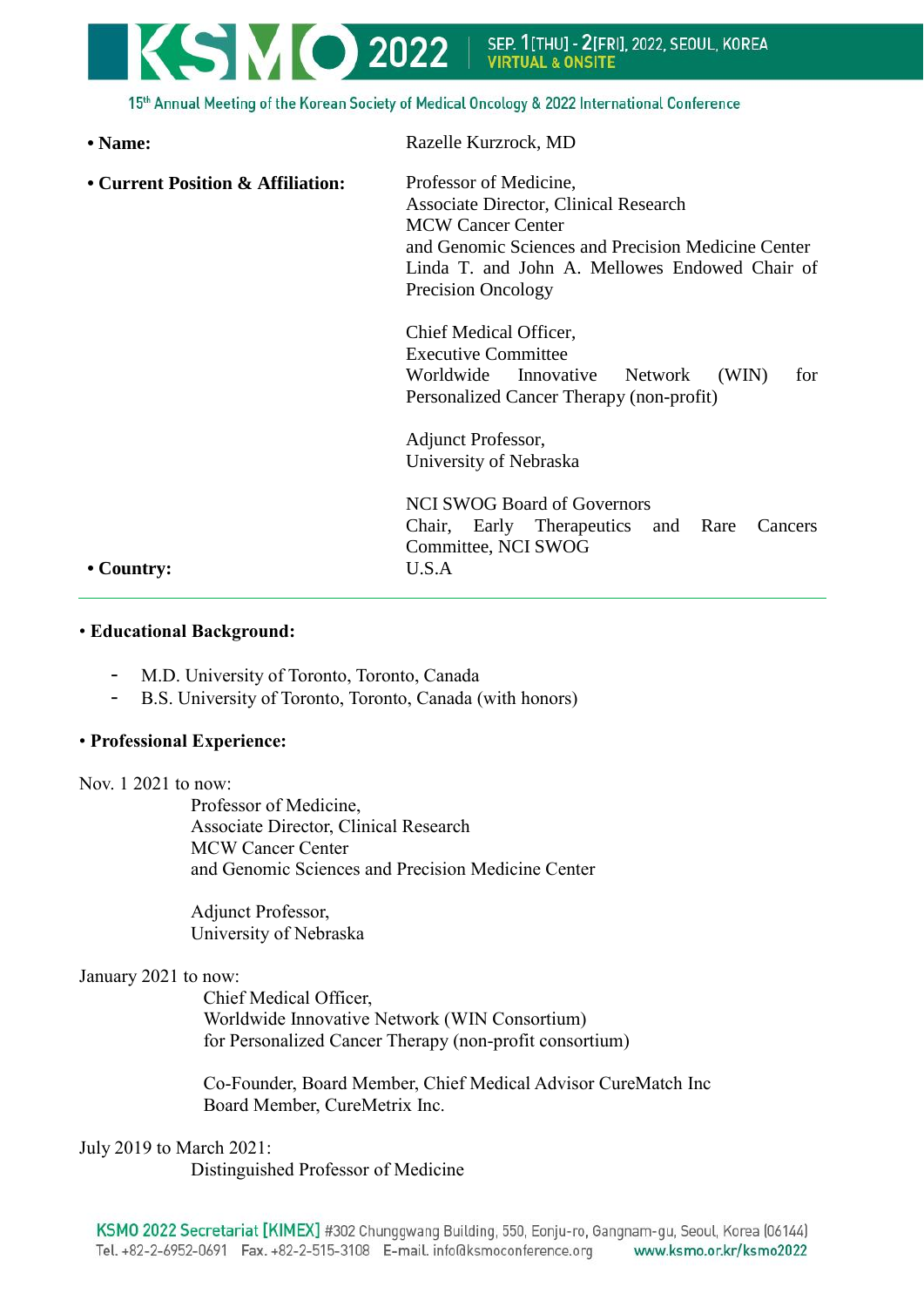

Director, Center for Personalized Cancer Therapy Director, Rare Tumor Clinic Leader, Experimental Therapeutics Disease Team Associate Director, Clinical Science University of California, San Diego - Moores Cancer Center

July 2019: Promoted to Distinguished Professor of Medicine University of California, San Diego

January 2018 to March 2021: Founder/Director, Rare Tumor Clinic, UCSD

## July 1, 2014 to 2019

Promoted to Chief, Division of Hematology and Oncology Associate Director, Clinical Science Director, Center for Personalized Cancer Therapy Director, Clinical Trials Office University of California, San Diego Leader, Experimental Therapeutics Disease Team University of California, San Diego - Moores Cancer Center

November 1, 2012 to July 1, 2014

Vice Chief, Division of Hematology and Oncology Associate Director, Clinical Science Director, Center for Personalized Cancer Therapy Director, Clinical Trials Office Leader, Experimental Therapeutics Disease Team University of California, San Diego - Moores Cancer Center

## July 2007 to August 31, 2012

Professor of Medicine (with Tenure) Chair, Department of Investigational Cancer Therapeutics (Phase I Program) Anderson Clinical Faculty Chair for Cancer Treatment and Research Director, Investigational Cancer Therapeutics Fellowship Director, MS/PhD Program in Patient-Based Research, Graduate School of Biomedical Sciences Co-Director, Center for Targeted Therapy The University of Texas M. D. Anderson Cancer Center

## June 2008 to August 31, 2012

Co-Director, Center for Targeted Therapy The University of Texas M.D. Anderson Cancer Center

July 2007 to August 31, 2012

Chair, Department of Investigational Cancer Therapeutics, The University of Texas M. D. Anderson Cancer Center

June 2006 to August 31, 2012